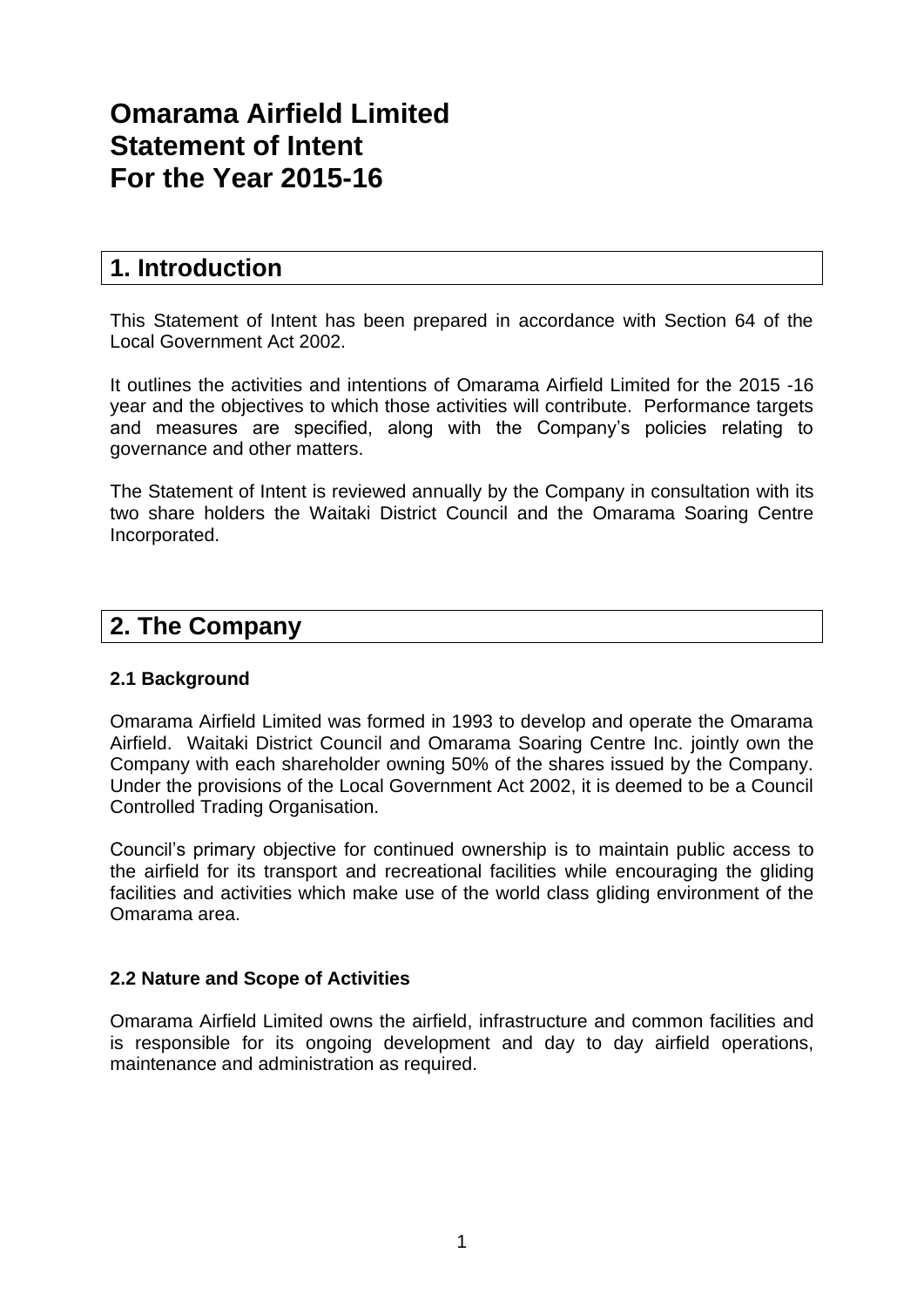# **2.3 Objectives**

The principal objective of the Company is to provide airfield facilities and associated infrastructure to support flying activities and encourage other air operations opportunities in the Omarama area. The principal objective is advanced through:

- Maintaining airfield infrastructure
- Public access to airfield facilities;
- Recreational flying activities:
- Commercial operations,
- Competitions and events and
- Founding club operations.

# **2.4 Shareholder Expectations**

The shareholders expect that in conducting the affairs of the Company, the directors shall ensure:

- Business activities are conducted in an efficient and effective manner.
- Assets and liabilities are prudently managed.
- Overall performance support shareholders reasons for continued ownership.
- Appropriate decisions are made that enhance the achievement of the Company's long term needs and objectives.
- The Company acts as a good employer and as an environmentally conscious and responsible citizen.
- Transparent and collaborative relations are maintained with its shareholders.

# **3. Reporting and Performance Measures**

# **3.1 Reporting Frequency and Content**

A Director of the Company shall attend any meeting at which the Annual Report or Half Yearly Report is presented to Council or the Omarama Soaring Centre as shareholder.

The following information will be available to the shareholders based on an annual balance date of 30<sup>th</sup> June:

#### *Draft Statement of Intent*

By 1 March each year, the Directors shall deliver to the shareholders a Draft Statement of Intent for the following year which fulfils the requirements of Section 64 of the Local Government Act 2002.

#### *Completed Statement of Intent*

By 30<sup>th</sup> June of each year, the Directors will deliver to the shareholders a Statement of Intent for the following year which fulfils the requirements of Section 64 of the Local Government Act 2002.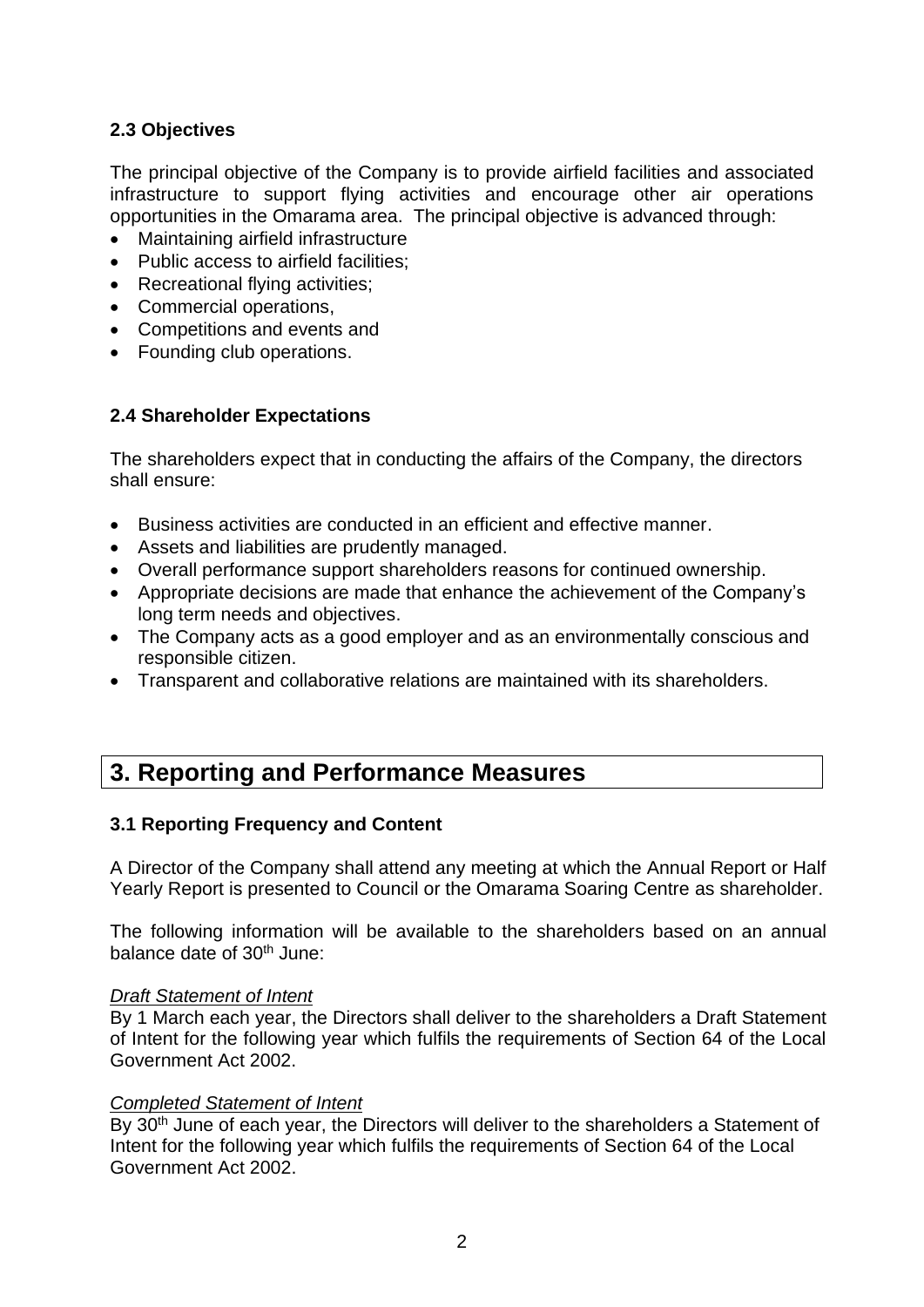# *Half Yearly Report*

Within two months after the end of the first half of each financial year, the Directors shall deliver to the shareholders an un-audited report containing the information required by the Financial Reporting Act 1993 and a commentary on the results for the first six months together with a report on the outlook for the second six months with reference to any significant factors that are likely to have an effect on the Company's performance.

#### *Annual Report*

Within three months after the end of each financial year, the Directors shall deliver to the shareholders an annual report that will include:

- A report on the operations of the Company to enable an informed assessment of the Company's performance, including variations from the business plan and achievements against performance targets.
- Audited financial statements as required under the Financial Reporting Act 1993.
- A report on performance against the Corporate Governance Statement.

# **3.2 Performance Targets and Measures**

Over the next three years the Company's performance targets are to:

- (i) Maintain operate and provide planned services within budgeted income.
- (ii) Achieve a break even or better result after prudent provision for assets depreciation and replacement, and for future trading requirements.
- (iii) Update the Company's business plan on an annual basis.
- (iv) Enhance the economic benefits to the Omarama and Ahuriri community arising from the operation and development of the airfield as measured by increased patronage of facilities and participation in events.

#### *Ratio of Consolidated Shareholders' Funds to Total Assets*

*'Shareholders' Funds'* (Equity) are defined as the paid-up capital plus any retained tax paid profits earned and less any dividends distributed to shareholders. They include accumulated surpluses, revaluation reserves, trust funds and any other reserves or funds which have been accumulated in accounts known as either "Revenue Reserves" or "Capital Reserves".

'*Total Assets'* are defined as the sum of all current and non-current assets plus investments of the Company.

The projected target for the ratio of shareholders' funds to total assets is at least 90%.

#### *Directors Estimate of the Company Value*

The Company's commercial value is estimated in all material respects to be equivalent to the paid up share capital. The directors will advise the shareholders on an annual basis if they believe the value to differ materially from this state.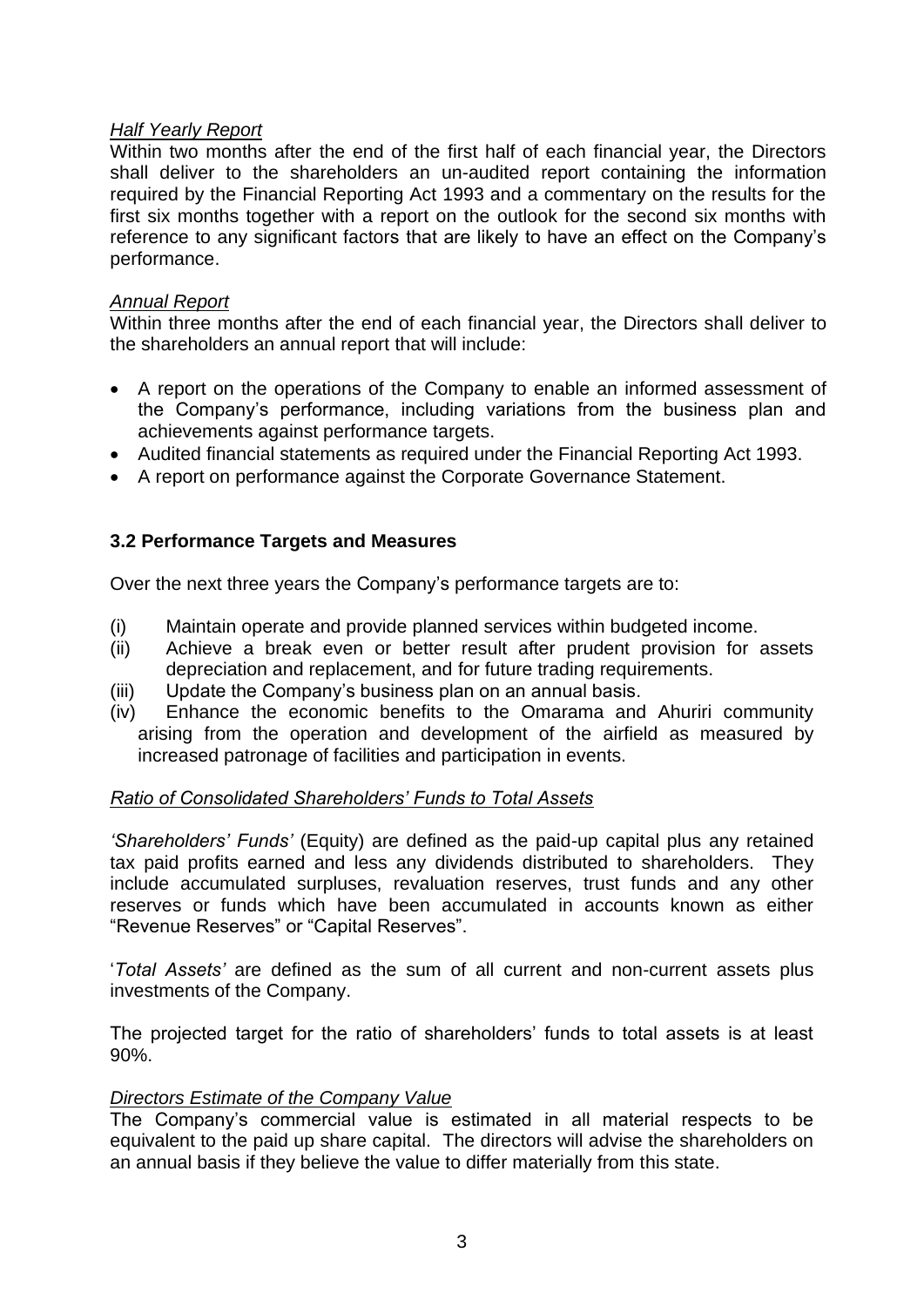# **4. Governance, Policy and Procedures**

#### **4.1 Corporate Governance Statement**

#### *(a) Role of the Board of Directors*

The Directors' role is defined in Section 58 of the Local Government Act 2002. This section states that all decisions relating to the operation of the Council Controlled Organisation shall be made pursuant to the authority of the directorate of the Organisation and its Statement of Intent. The Board consults with the Company's shareholders in preparing and reviewing the Statement of Intent.

The Board meets on a regular basis and is responsible for the proper direction and control of the Company's activities. This responsibility includes such areas of stewardship as the identification and control of the Company's business risks, the integrity of management information systems and reporting to shareholders. While the Board acknowledges that it is responsible for the overall control framework of the Company, it recognises that no cost effective internal control system will preclude all error and irregularities.

#### *(b) The Role of the Shareholders*

The Board aims to ensure that the shareholders are informed of all major developments affecting the Company's state of affairs. The shareholders are consulted with on the review of the Company's Statement of Intent and are responsible for the appointment of directors. Information is communicated to shareholders in the Annual Report, the Interim Report and special meetings where required.

#### *(c) Board Appointments*

Two of the Company's four directors are appointed by Council in accordance with Council policy. The other two directors are appointed by the company's other shareholder, Omarama Soaring Centre Inc. The Council's director rotation policy requires its directors to retire over any three year period. Retiring Directors shall be eligible to apply for reappointment.

#### *(d) Board Committees*

There are no Board Committees.

#### *(e) Company Management Structure*

The Company's organisational structure includes the four Directors' with airfield management, administration and maintenance services contracted as required.

# **4.2 Dividend Policy**

It is not intended that the Company will pay a dividend